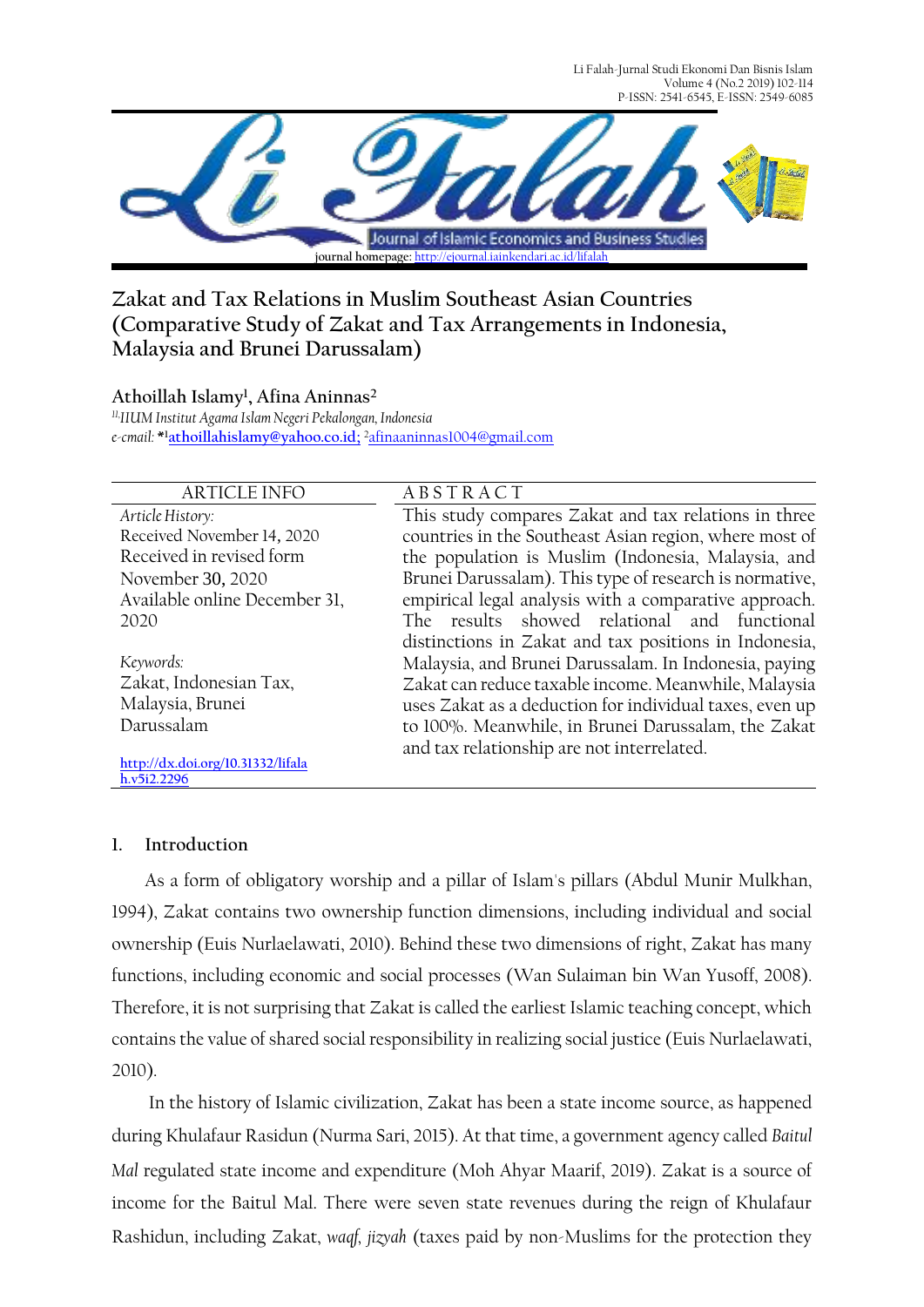received from the State), *ghanimah* (spoils of war), *kharaj*(land tax), *ushr*(trade tax). And others (Casnadi, 2019).

It stopped at the time of Khulafaur Rashidun. The existence of Zakat as state financial income also continued during the next Islamic reign, such as the Umayah and Abbasiah dynasties (Iskandar Fauzi et al. l, 2019). Thus it is not an exaggeration if the existence of Zakat in Muslim civilization's history can be said to have been an instrument in the country's fiscal policy Ihda Aini, 2019).

However, over time, there have been changes in the constitutional system in various countries where the majority of the occupation is Muslim; the existence of Zakat is no longer the State's obligation. Still, it has become the obligation of an individual Muslim as a citizen. This obligation is because the tax system's birth has replaced the position of Zakat as the main element of state revenue. Consequently, taxes are an obligation that every Muslim must pay as a citizen. But on the other hand, he must still pay Zakat as a Muslim leader (Murtadho Ridwan, 2014).

The explanation above shows that Zakat and tax are two different entities in their source or collection basis—Zakat for the interests regulated in Islam. Meanwhile, taxes are handled for claims handled by the State through a process stipulated in the Law. However, from the source or basis of the collection, it is the same as collecting from the community for social interests (Ahmad Sarbini, 2013).

Based on the above background, this research will examine the relationship between the application of Zakat and taxes in three countries in Southeast Asia. The majority of the population is Muslim, namely Indonesia, Malaysia, and Brunei Darussalam. This study aims to describe and, at the same time, compare the distinctions of each of the three countries.

#### **2. Research Method**

This research is qualitative in a literature study (Lexy J. Moloeng, 2017). The data sources used are various scientific research results that explain the Zakat and tax management system in Indonesia, Malaysia, and Brunei Darussalam. This research approach is empirical normative research (Peter Marzuki, 2007). The research approach used is comparative (Bachtiar, 2018) is comparing the relationship between tax and zakat payment obligations in the countries of Indonesia, Malaysia, and Brunei Darussalam.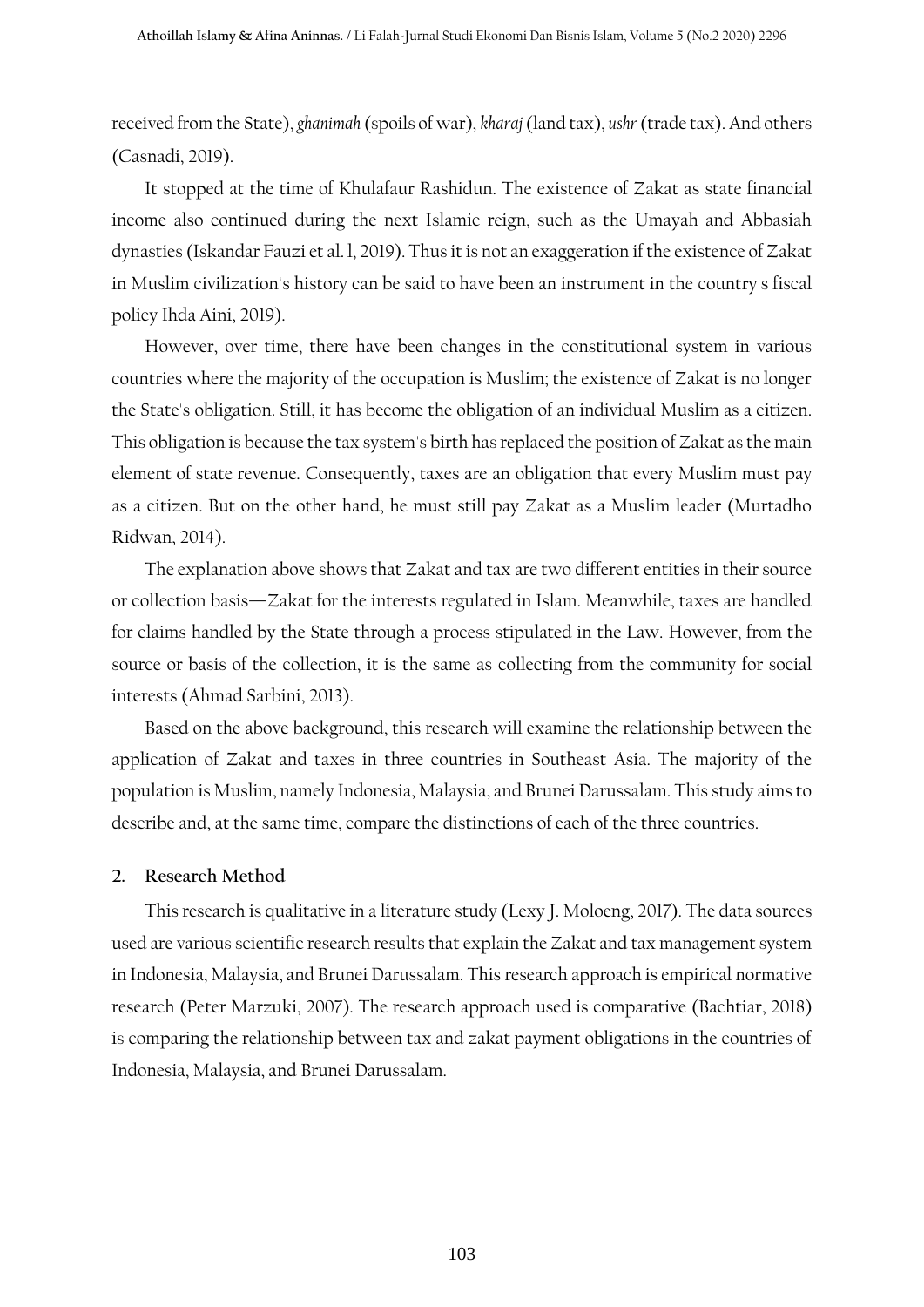#### **3. Results and Discussion**

#### 3.1 Understanding the Distinctions of Zakat and Tax

The word Zakat comes from Arabic, which is a noun (*masdar*), which means clean, holy, growing, and increasing (Zainudin' Abd al-'Aziz al-Malibari, 2006).Meanwhile, according to the term, Zakat, namely, a certain amount of property must be given to certain people with certain conditions (Abd al-Rahman al-Jaziri, 2010).

As for the Law on the obligation to implement Zakat, the scholars (mujma'alaih) have agreed upon it based on the argument of *qat'i*, both from the Koran, Hadith, and Ijma' (Ibn Rusyd, tt). Therefore, undoubtedly if the existence of Zakat for Muslims is also part of the pillars of Islam (Wan Mohd Khoirul Firdaus Wan Khoirudin, Mahadi Mohammad, 2013).

Exploratively, the wisdom of giving Zakat was expressed by al-Jurjawi as quoted by Ahmad Sudirman Abbas, among other things to establish a love and attitude towards those who are financially weak, to clean the soul of muzaki from dirt that sticks to property, a manifestation of gratitude for the blessings Allah, and the destroyer of stingy nature (Ahmad Sudirman Abbas, 2017). From this, it can be seen that the distribution of Zakat in Islam has a theocentric orientation and strongly emphasizes the anthropocentric orientation.

Then to whom is Zakat given? In Qs. At-Taubah verse 60 explains that eight people are included in the group of Zakat recipients (mustahik Zakat), among others, as follows. 1) destitute, namely people who do not have the property and energy to fulfill their livelihoods. 2) poor people whose financial conditions do not meet their lives and families needs. 3), amil zakat, namely those in charge of collecting and distributing Zakat. 4) converts to Islam, namely people who have recently converted to Islam whose faith conditions are still weak. 5), the person who frees the slave. 6), gharim is a person who owes a debt, not for the sake of immortality, but he is not able to pay the debt. 7), people who struggle in the way of Allah (fi sabilillah), namely, people who struggle for Islam and Muslims' benefit. 8), Ibn Sabil is a person who is on his way and is not immoral (Tika Widiastuti et al., 2019).

Meanwhile, what is meant by tax, experts have various definitions. However, the various definitions that exist can have the same purpose: taxes are mandatory and compulsory (imperative) people's contributions paid to the State Treasury based on Law without direct mutual service (Dwi Sulastiyawati, 2014).

It is important to know that a country's budget can be independent if it can finance all government spending. One of the government's steps is to make this happen through tax instruments imposed on citizens (Joko Waluyo, 2015).

The tax function can be classified into two parts: budgetary operations, namely taxes as a source of government funds to finance its expenses. This function is located in the public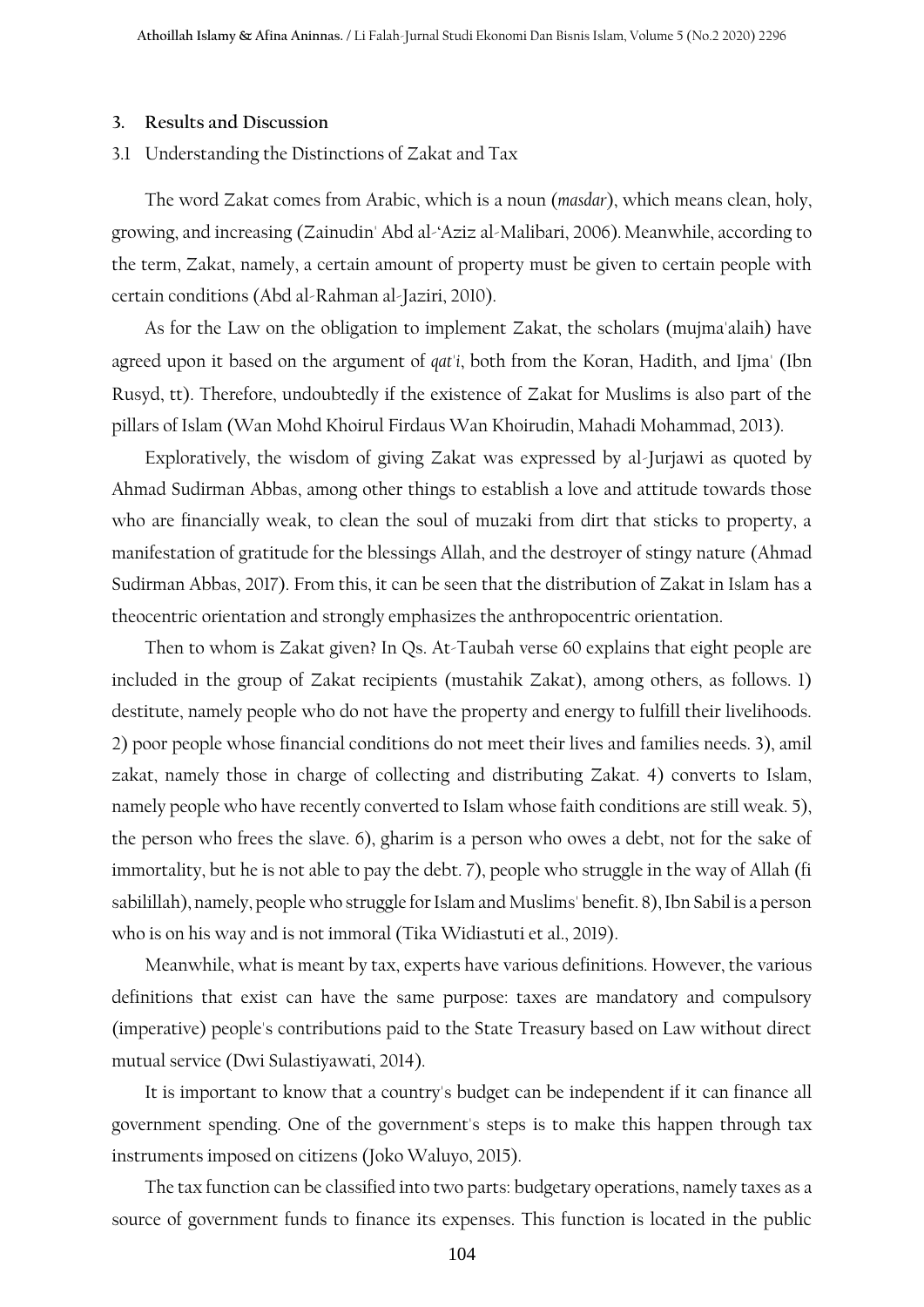sector. If the tax funds are surplus, they can finance government investment. Second, as a regular end, taxes are a tool to regulate or implement government policies in the social and economic fields (Dwi Sulastiyawati, 2014).

There are particular characteristics inherent in the existence of taxes, including the following. (1) Tax is levied and is compelling based on the applicable Law. (2) Payment of taxes cannot be aimed at the existence of individual contra performance by the government. (3) Taxes are collected by the government, both central and regional governments. (4) Taxes are used for government spending, and if there is a surplus, then to finance public investment. (5) Apart from being a source of state finance, taxes can regulate (Waluyo Wirawan B. Ilyas, 2002).

Cucu Solihah and Aji Mulyana explain the difference between Zakat and tax in state life. According to Cucu and Aji, the national tax system reflects the national values and values held by those who are indeed political power. In this context, to implement a taxation system, a country must make choices regarding the tax burden distribution, who will pay the tax and how much the tax rate should be paid, and how the taxes that have been collected are then spent.

Meanwhile, the awareness to pay Zakat is an implication of one's faith in the teachings of one's religion (Islam), which has been determined by the basis and all the provisions of the mechanism in religion. However, because the purpose of Zakat is to improve welfare and poverty alleviation, at the level of implementation, it involves the role of the State in managing and utilizing Zakat with all its potential (Cucu Solihah, Aji Mulyana, 2017).

Based on the description above, it can be concluded that several aspects indicate the distinction between Zakat and tax. First, Zakat is a manifestation of Muslims' obedience to religious teachings. Meanwhile, tariffs are the obedience of a citizen to his country's policies. Second, the amount of Zakat has been determined in the Koran and Hadith. Meanwhile, taxes are determined by the provisions of state law. Third, Zakat is only given by and to certain groups of Muslims.

Meanwhile, taxes are issued by every citizen regardless of their religious status. Fourth, taxes are used for state expenditures and economic, social, and political goals that the State wants to achieve. At the same time, Zakat is distributed to those individual Muslims who are entitled to receive Zakat (mustahik Zakat).

### 3.2 Zakat and Tax Regulations in Indonesia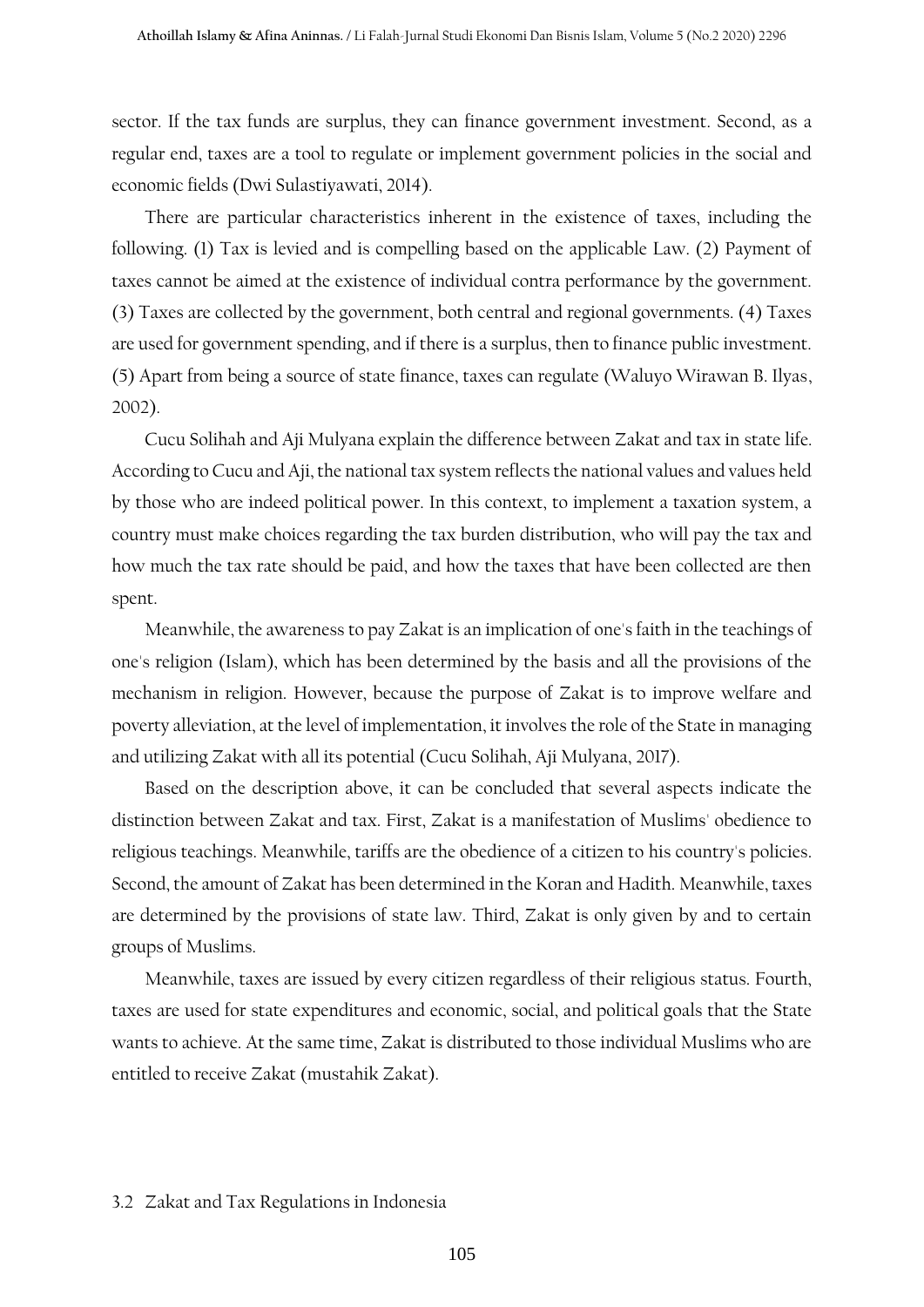As a law that comes from divine Law (Atakan Derelioglu, 2013), the existence of Islamic Law is not only a legal norm that is believed by Muslims (Dedi Supriyadi, 2007). However, it also becomes a legal norm that regulates all aspects of life, both individual, social, and even State life (Abu Bakar, 2016). Thus, it is not an exaggeration to say that the implementation of Islamic Law for Muslims' lives is a theological dimension and has a sociological, anthropological, and even political dimension.

In the context of zakat implementation in Indonesia, it has been going on since Islam came to the archipelago (Ali Sunarso, 2018). At the time of the Islamic kingdoms, the existence of Zakat was interpreted as a spirit that manifested itself in the form of paying taxes to the Islamic government at that time. During the Islamic Kingdom of Aceh, the community paid Zakat and taxes to the State. The kingdom plays an active role in collecting these zakats and taxes. The domain established institutions that royal officials handled to collect tax or Zakat. This obligation also happened to the Banjar Kingdom, which played an active role in collecting Zakat and taxes. This tax is imposed on all people, whether officials, farmers, traders, or others. The types of taxes in effect also varied, such as head tax, land tax, tenth rice tax, gold panning tax, diamonds, merchandise tax, and city tax. Interestingly, collecting taxes on various crops is carried out every year after the harvest season, in the form of money or crops. Everything followsthe terms of agricultural zakat payments in Islamic teachings(Faisal, 2011).

Meanwhile, during the Dutch colonialism era, the implementation of Zakat was regulated in the Ordinance of the Dutch East Indies Government Number 6200, dated February 28, 1905. However, in this regulation, the government did not intervene in zakat management and left it entirely to Muslims (Widi Nopriadi, 2019).

Post-independence, to be precise, during the New Order government, the government began to be involved in Zakat's management to optimize Zakat's potential. This rule is stated in the Regulation of the Minister of Religion Number 4 of 1964 concerning the Establishment of the Amil Zakat Body and Regulation of the Minister of Religion Number 5 of 1964 concerning the Establishment of Baitul Maal. Since then, several amil zakat institutions in various regions have continued to emerge, known as the Amil Zakat, Infaq, and Alms (BAZIS) bodies (Triantini, 2015).

In subsequent developments, the Law in 1999 was born, namely Law Number 38 of 1999 concerning the management of Zakat. This Law is a milestone in the revival of zakat management in Indonesia and the most crucial turning point in the world of national Zakat. Currently, the zakat management institution is called BAZNAS (Badan Amil Zakat Nasional), which is assisted by the Amil Zakat Agency (BAZ) and the Amil Zakat Institute (LAZ). To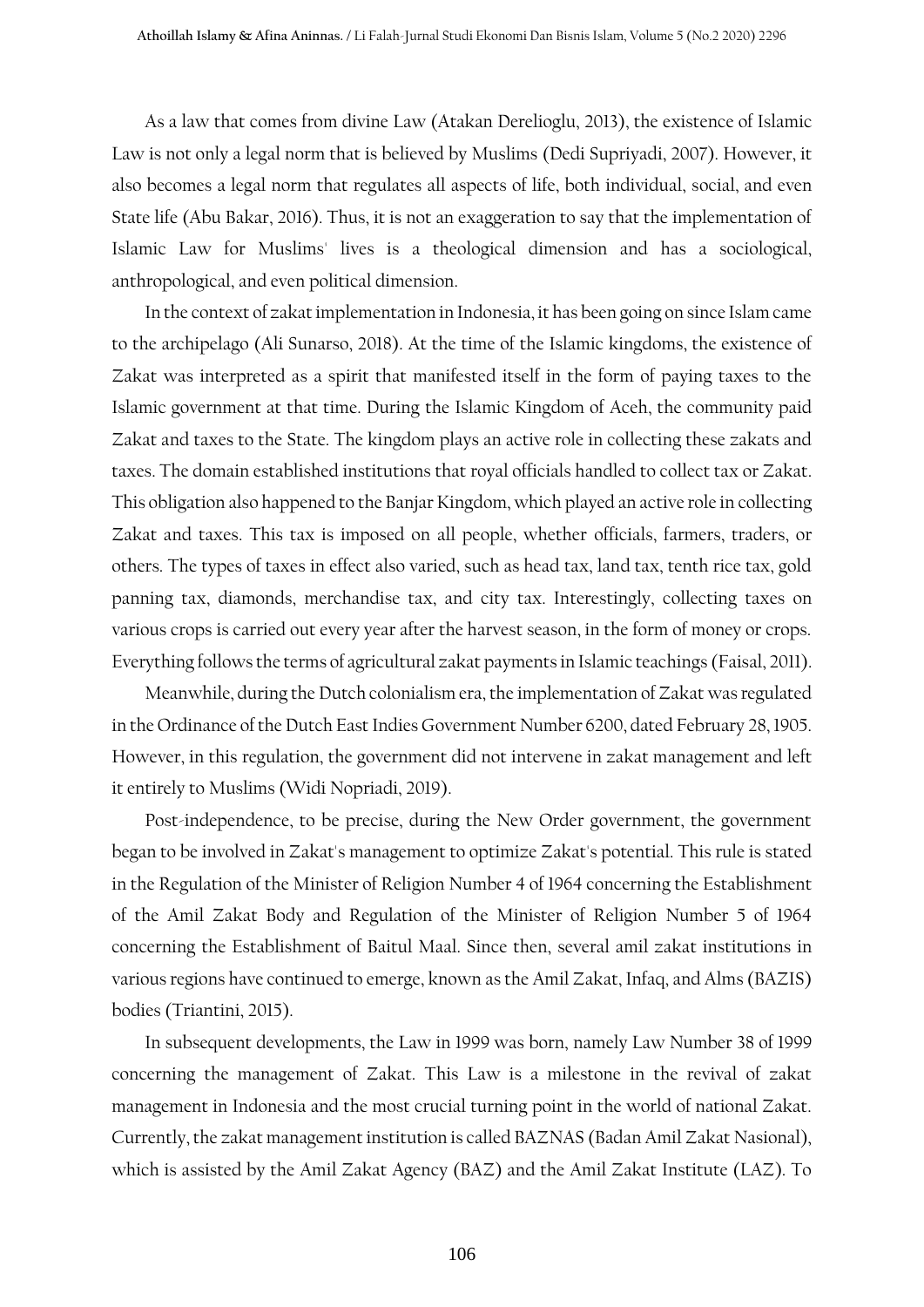achieve more optimal goals in the management of Zakat for the welfare of the people (Saidurrahman, 2013).

Regarding the existence of taxes in Indonesia based on Law Number 16 of 2009 concerning General Provisions and Tax Procedures, it is stated that tax is a mandatory contribution to the State that is owned by an individual or a compelling entity based on Law without receiving direct compensation and used for state needs for the greatest prosperity of the people (Nur Hidayati, 2014).

Regarding the relationship between Zakat and tax, we can understand it from the explanation of Law no. 38/19991, which states that the position of Zakat is only a fiscal incentive for zakat payers, or Zakat is a deduction for taxable income (tax deduction). The Law also states that Zakat received by BAZ or LAZ and Mustahik is not included in tax objects. Individual Muslim taxpayers pay income zakat, and domestic corporate taxpayers owned by Muslims to BAZ or LAZ becomes a deduction factor in determining the amount of Taxable Income. This issue has also been regulated in Government Regulation Number 571 and Tax Law Number 17 of 2000 concerning Income Tax, which allows for rebates, namely income tax cuts for those who have paid Zakat (Murtadho Ridwan, 2014).

## 3.3 Zakat and Tax Regulations in Malaysia

Malaysia is one of the countries in Southeast Asia, which is unique in the arrangement and management of Zakat. In this country, the authority for collecting and distributing Zakat is in every region (Murtadho Ridwan, 2014). This fact causes the zakat management model in each area to have their respective policies in determining zakat management (Ahmad Wira, 2019). Therefore, it is not surprising that each region has different zakat management laws from other areas (Murtadho Ridwan, 2014).

The existence of a variety of zakat management model policies in each region as above in the practical realm has resulted in coordination problems between regions because there are differences in terms of the size of the nishab, the classification of assets that must be Zakat, even group users who are entitled to receive Zakat (*asnaf*). (Murtadho, Ridwan). Not only that, Aidit Ghazali, as quoted by Aidil Alfin, also stated that there were three different aspects of the administration of zakat management at that time. First, aspects of the types of Zakat can be collected by various official institutions. Second, the aspect of prosecution for various zakat errors. Third, aspects of the types of punishment and the number of fines imposed by each zakat law enforcement agency (Aidil Alfin, 2014).

However, social and political developments in Malaysia, changes, and advances in Malaysia's zakat institutions are often inseparable from the influence of changes in the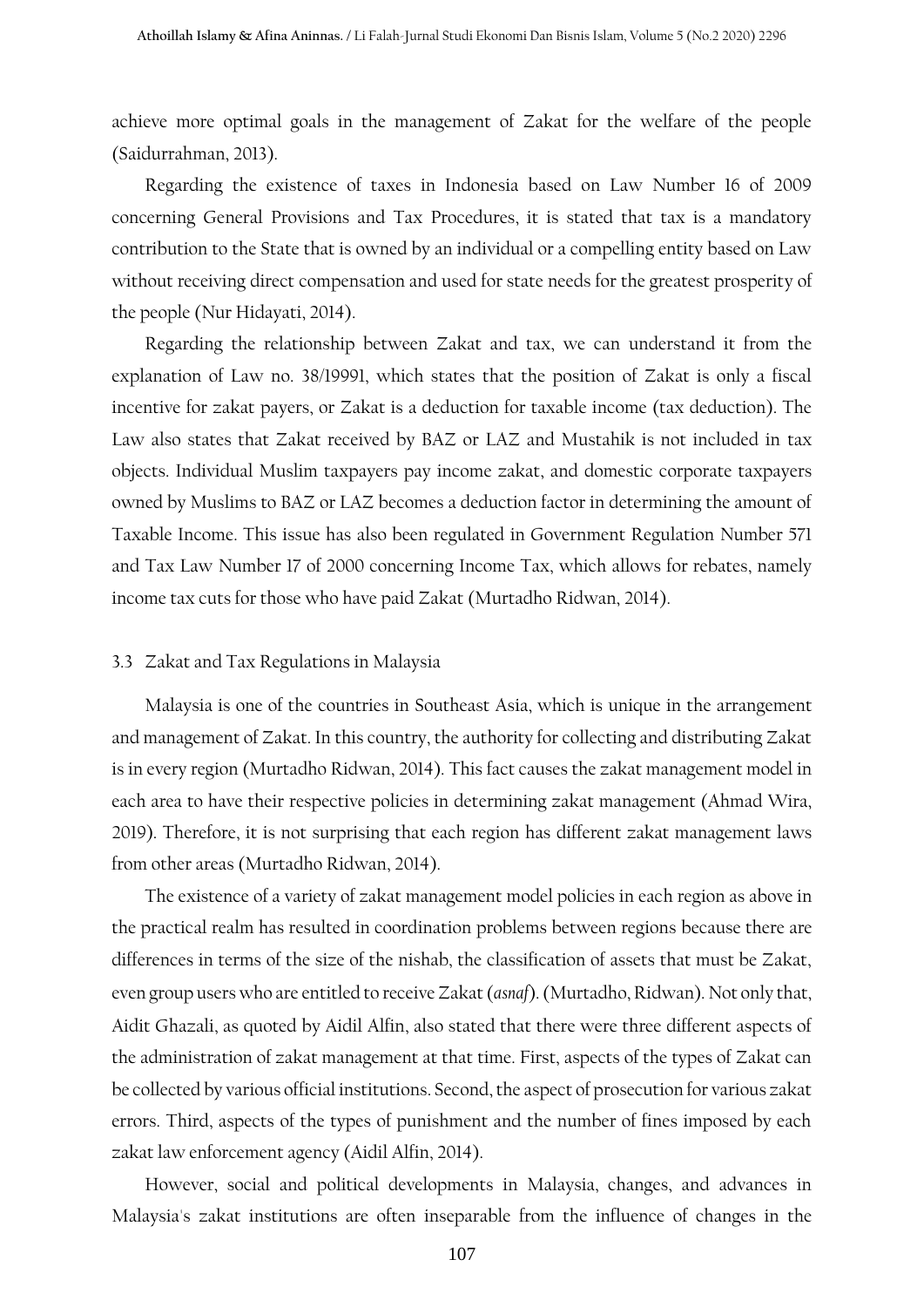country's social, political, and economic situation. Zakat is an institution that is noticed, supported, and enhanced by the government (Suhaili Sarif, Nor 'Azzah Kamri, Azian Madun, 2013). Zakat institutions in Malaysia have an important role in alleviating the problem of poverty, especially for the Muslim community in that country (Azman Ab Rahman, Mohammad Haji Alias, Syed Mohd Najib Syed Omar, 2012).

In 1991, Malaysia established the Zakat Collection Center (PPZ) to socialize Zakat to raise public awareness of zakat payments' importance and impact. The result is effective. Zakat receipts have increased significantly up to six times from the previous amount. There are five main objectives of establishing PPZ as a zakat institution initiated by the Malaysian government, as follows. First, increase the amount of zakat collection. Second, increase the number of muzakki. Third, improve professional management in line with technology. Fifth, increase satisfaction with service—sixth, add a work environment by sharia (Murtadho Ridwan, 2014).

According to Muhsin Nor Paizin, the effectiveness of PPZ institutions in Malaysia in managing Zakat cannot be separated from the maximum use of communication media technology in services and socialization of zakat payments to the public (Muhsin Nor Paizin, 2017).

The relationship between Zakat and taxes in Malaysia can be seen from the regulations in the country, which stipulate that Zakat can reduce tax obligations. The Malaysian government has established a policy of providing deductions to individual zakat payers. The reduction is through a scheduled tax discount or monthly discount system. They will enjoy a tax deduction equal to the payment of Zakat, or Zakat can be used to reduce taxes by up to 100%. The purpose of this step is to avoid double tax payments to the income of the zakat payers (Eko Suprayitno, Radiah Abdul Kader, Azhar Harun, 2013). But it is important to know, and this applies if Muzaki pays his Zakat to zakat institutions recognized by the kingdom, such as the Punggtan Zakat Center (PPZ). (Murtadho Ridwan, 2014).

## 3.4 Zakat and Tax Regulations in Brunei Darussalam

Brunei Darussalam is one of the countries in Southeast Asia, where most of the population is Muslim and applies Islamic Law (Abdurrahman Raden Aji Haqqi, 2017). Brunei is one of the majority Muslim countries in the Southeast Asia region and is included in the top 10 countries with a high economic level globally. In other words, it can be said that Brunei is a country where the economic condition of its population is in prosperity (Surti Nurpita Sari, Herawati, 2018).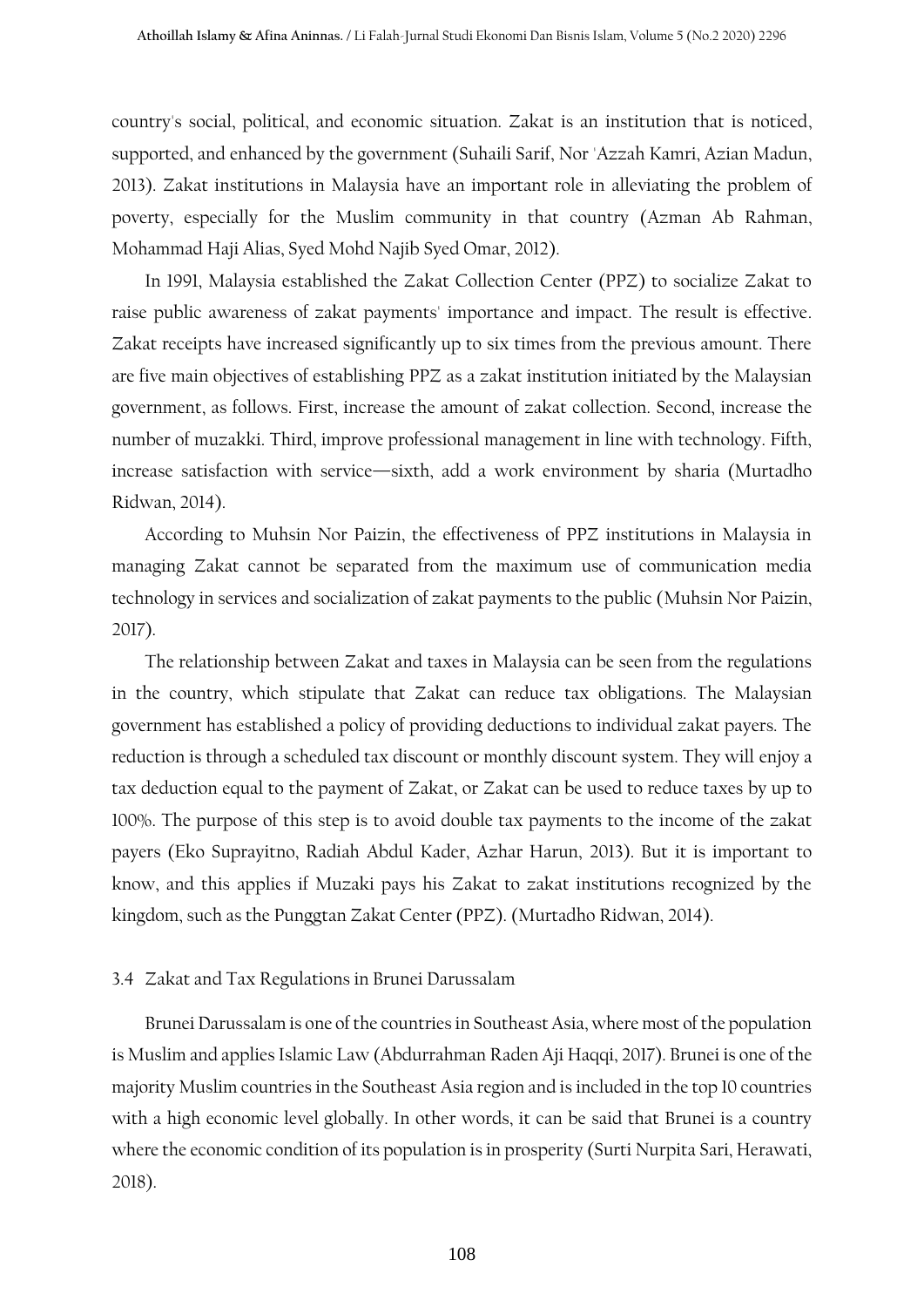The management of Zakat in Brunei Darussalam is regulated by the Brunei Darussalam Islamic Ugama Council (MUIB) under the Ugama Department. The MUIB is authorized by Brunei law to collect and distribute zakat funds on behalf of His Holiness following the provisions of Islamic shari'ah (Aan Jaelani, 2015).

The exciting thing that happened in Zakat distribution in Brunei Darussalam was that MUIB had difficulties in distributing Zakat. This difficulty is rare to find Bruneians in the poor category (needy or poor). With a population of around 300 thousand people and a per capita income of 57 thousand U.S. dollarsBrunei'she, financial life is prosperous and prosperous.

The Brunei government's allocation of zakat funds is used for various forms of programs (Aan Jaelani, 2015). as follows:

- 1. Social services and people's welfare
	- Monthly subsidies that cover necessities of life, such as food
	- Holidays and year-end
	- Renting a house, building, repairing, and providing housing, electricity, and water payments).
	- Health includes the cost of transportation to the hospital center
	- Daily needs every month
- 2. The economic development of the people
	- Help to increase income
	- Business facilities assistance
	- Provision of venture capital
- 3. Improve the quality of educationBeasiswa pelajar
	- Vehicle fees for schools
	- Provision of school uniforms and equipment
- 4. The benefit of preaching and spreading Islamic teachings
	- Construction and maintenance of mosques
	- Establishment of activity centers
	- Establishment of religious schools.
- 5. Assistance for Converts
	- Help for converts
	- Provision of courses to guide Muallaf
	- Hajj financing facility for selected Muallaf

Although Brunei Darussalam's main source of income comes from natural resources in oil and natural gas, the Sultan's efforts to diversify the economy also impacted. Economic diversification is an alternative source of income because oil and natural gas reserves in Brunei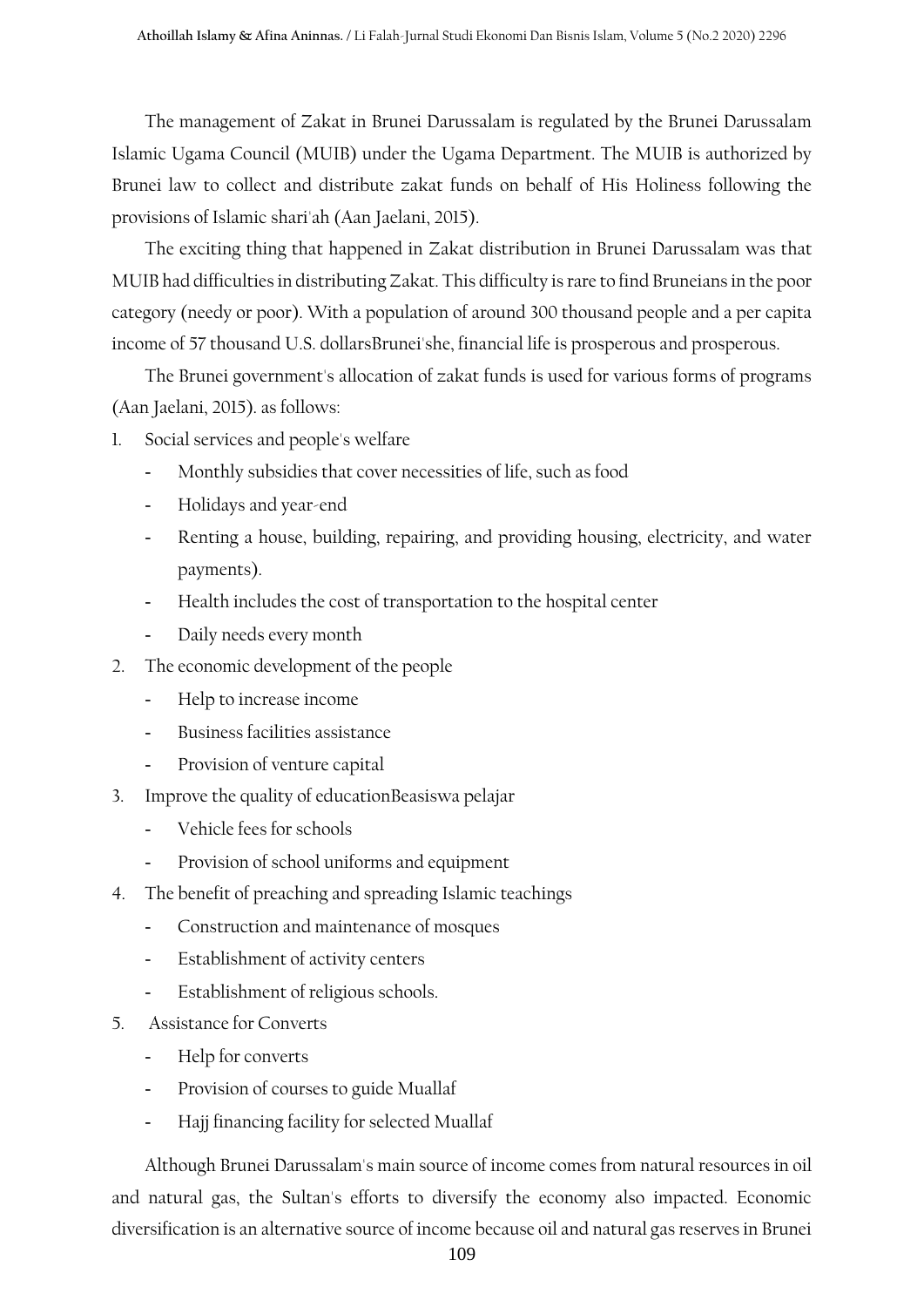are minimal. Therefore, the existence of taxes in the country is one of the essential discussions in fiscal policy. Several types of taxes are applied in Brunei, including corporate taxes, tobacco, tobacco industry taxes, land taxes, and special goods taxes (Surti Nurpita Sari, Herawati, 2018). The explanation is as follows.

## 1. Corporate Tax

Corporate tax is a tax imposed by the Government of Brunei on companies in the country's territory, both local and foreign companies. For Brunei residents, taxes are levied on all company income. In contrast, taxes are levied on income originating from Brunei or profits from branch businesses established in the country for foreign residents. The purpose of this tax determination is to control the company's existence to remain under government control. 2. Cigarette and Tobacco Industry Tax

Cigarette and tobacco industry taxes are taxes set by the Brunei government to control cigarette circulation. This Law of forbidden because health is a factor that the government of Brunei is concerned about. The Sultan made various efforts to maintain the people's living conditions to avoid diseases that were considered threatening. One of the diseases that are considered serious is a disease caused by smoking.

#### 3. Land Tax

Another tax that the Brunei government has applied is the land tax. Land tax is made on several levels. The first-tier island with a value of BND3,000 to BND5,000 is subject to a tax of 1%. While

the second-tier island with a value of more than BND10 million is subject to a 20% tariff. Land tax is imposed on all immovable property in the country and various movable properties owned by a person residing in that country. Land tax is also imposed on goods living in Brunei Darussalam even though the owner does not reside in Brunei Darussalam. However, this land tax has been abolished since 2013

## 4. Other Taxes

Brunei is a country that exempts export duties and customs duties, especially on foodstuffs and goods for industrial purposes. For certain goods such as alcohol, that country has regulated it in the Excise Act of 2006. Although the sale of alcohol is prohibited, alcohol is not taxed. Another tax that is eliminated in Brunei Darussalam is the value-added tax.

Meanwhile, individual (personal) taxes and necessities are not taxed. Not only that, but Brunei also does not apply the value-added tax. Therefore, it is not surprising that Brunei's income tax rate is the second-lowest in ASEAN after Singapore, at 18.5% (Surti Nurpita Sari, Herawati, 2018).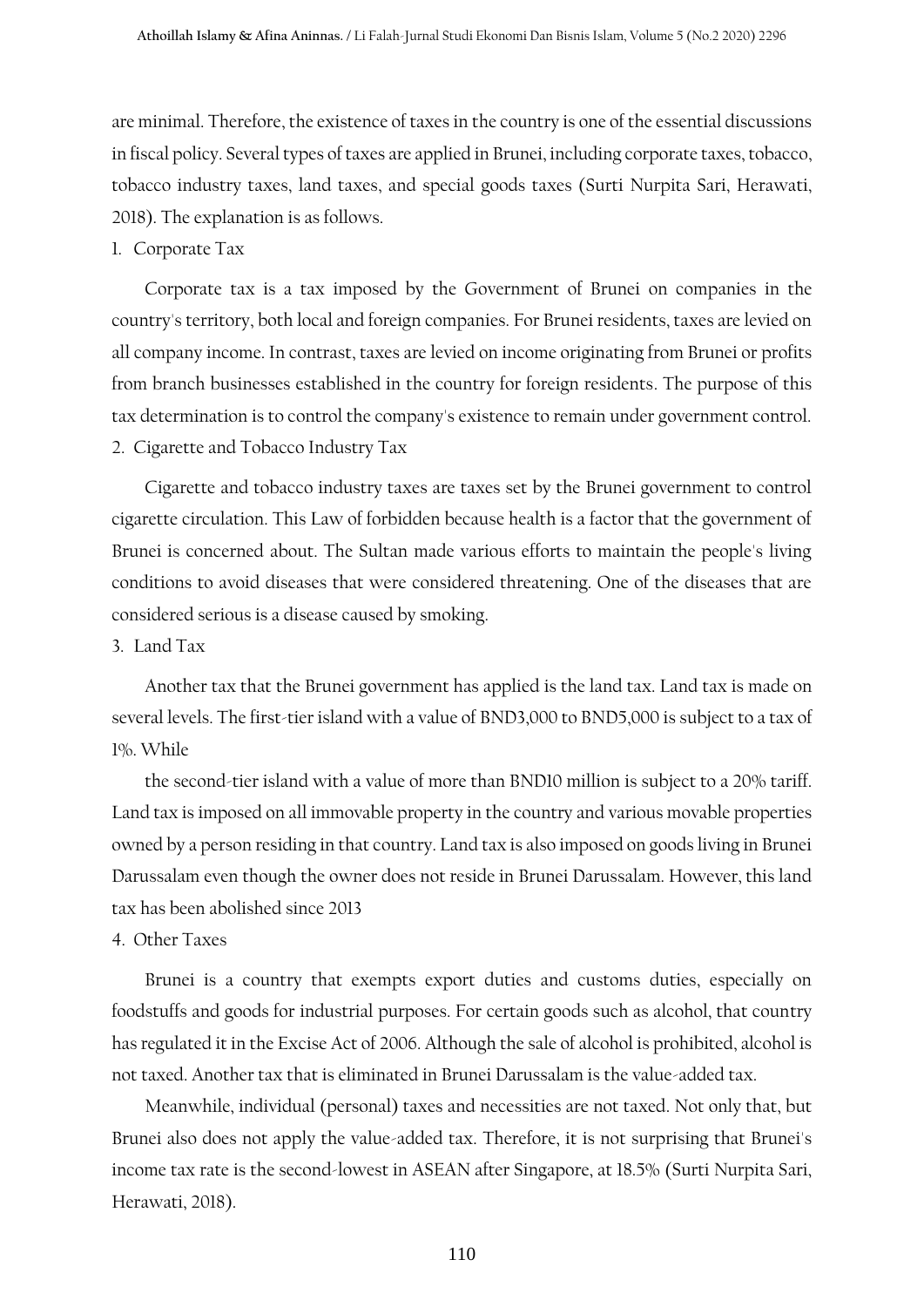### **4. Conclusion**

Based on the discussion in this study, it can be concluded that the relationship between tax and Zakat in countries where the majority of the population is Muslim can vary. Zakat management in Indonesia applies a tax deduction system. Zakat paid can reduce taxable income. Meanwhile, Malaysia uses Zakat as a tax deduction because Zakat is paid in official government institutions. Zakat in Malaysia can be deducted from individual taxes, even up to 100%. Meanwhile, the relationship between tax and Zakat in Brunei Darussalam is not related; even in Brunei, there is no individual tax.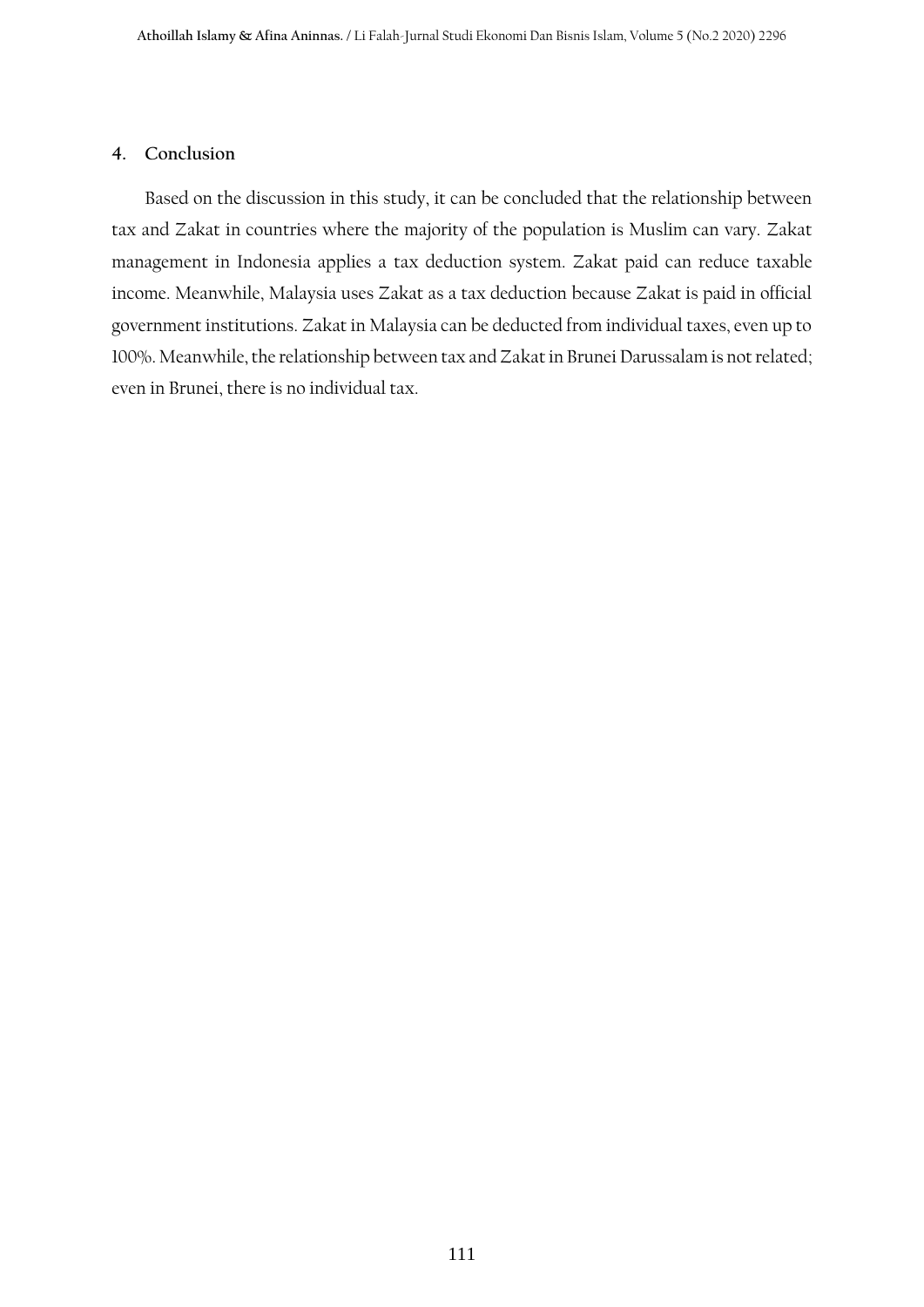#### **Reference**

- 'Abd al-'Aziz al-Malibari, Zainudin (2006). *Fath al-Mu'in*, Surabaya : al-H{aramai>n, 48.
- Abbas, Ahmad Sudirman. (20170. *Zakat : Ketentuan dan Pengelolaannya*, Bogor :Anugrahberkah Sentosa, 59-62.
- Ahyar, Moh. Maarif. (2019). "Baitul Mal Pada Masa Rasulullah Saw Dan Khulafaur Al-Rashidin," *Asy-Syari'ah*, Vol. 5, No. 2 (2019) :39-42.
- Aini, Ihda. (2019). "Kebijakan Fiskal dalam Ekonomi Islam," *Al-Qisthu: Jurnal Kajian Ilmu-ilmu Hukum,*Vol.17, No.2 :44.
- Alfin, Aidil. (2014), "Model Implementasi Zakat Sebagai Instrumen Jaminan Sosial (Kajian Pada Baitulmal Majlis Agama Islam Wilayah Persekutuan, Malaysia)," *Media Syariah,*  Vol. XVI, No. 1: 289.

Al-Jaziri, Abd al-Rahman. (2010). *al-fiqh 'ala al-Mazahib al-Arba'ah*, Istanbul : Maktabat al-H{aqiqah,282.

- Azman Ab Rahman, Mohammad Haji Alias, Syed Mohd Najib Syed Omar. (2012). "Zakat *Institution* in Malaysia: Problems and Issues," *GJAT*, Vol.2, Issue, 1: 36.
- Bachtiar. (2018). *Metode Penelitian Hukum*, Pamulang : UNPAM Press, 84-85.
- Bakar, Abu (2016). "*Madani* Society In Perspective Islamic Law," *Quest Journals Journal of Research in Humanities and Social Science,* Vol.4, Issue.2: 16.
- Casnadi. (2019). *Keuangan* Negara Pada Masa Al-Khulafa al-Rashidun dan Aktualisasinya Pada Masa Kini," (Disertasi, Sekolah Pascasarjana Universitas Islam Negeri Syarif Hidayatullah Jakarta, 2019) : 83-131.
- Cucu Solihah, Aji Mulyana. (2017). " Pembayaran Zakat Dan Pajak Di Negara Hukum Pancasila," *Syiar Hukum : Jurnal Ilmu Hukum*, Vol.15, No.1 : 23.
- Derelioglu, Atakan. (2013). "The Higher Objectives of the Islamic Divine Law," *Berder Journal of Humanities*, Vol.1, Issue.1:58.
- Eko Suprayitno, Radiah Abdul Kader, Azhar Harun. (2013). "Zakat Sebagai Pengurang Pajak Dan Pengaruhnya Terhadap Penerimaan Pajak Di Semenanjung Malaysia," *INFERENSI, Jurnal Penelitian Sosial Keagamaan*, Vol.7, No.1 :11.
- Faisal. (2011). "Sejarah Pengelolaan Zakat Di Dunia Muslim Dan Indonesia (Pendekatan Teori Investigasi-Sejarah Charles Peirce dan Defisit Kebenaran Lieven Boeve)," *Analisis*, Vol.XI, No.2 : 256-258.
- Fauzi, Iskandar dkk. (2019). *Sejarah Pemikiran Ekonomi Islam (Masa Rasulullah Sampai Masa Kontemporer)*Yogyakarta : K-Media, 31-42.
- Hadiyati, Nur. (2019). "Integrasi Pajak Dan Zakat Sebagai Sumber Pembiayaan Pembangunan Nasional," *Legality,* Vol.26, No.2 :180.
- Ibn Rusyd al-Qurtubi, *Bidayat al-Mujathid wa Nihayat al-Muqtasid* , 178.
- Jaelani, Aan, *Zakah Management in Indonesia and Brunei Darussalam*,136-137
- Jaelani, Aan. (2015). *Zakah Management in Indonesia and Brunei Darussalam*, Cirebon : Nurjati Press IAIN Syekh Nurjati Cirebon, 104.
- Lexy J. Moleong. (2017). *Metodologi Penelitian Kualitatif*, Bandung : Remaja Rosdakarya, 6.
- Marzuki, Peter (2007). *Penelitian Hukum,* Jakarta : Kencana, 87.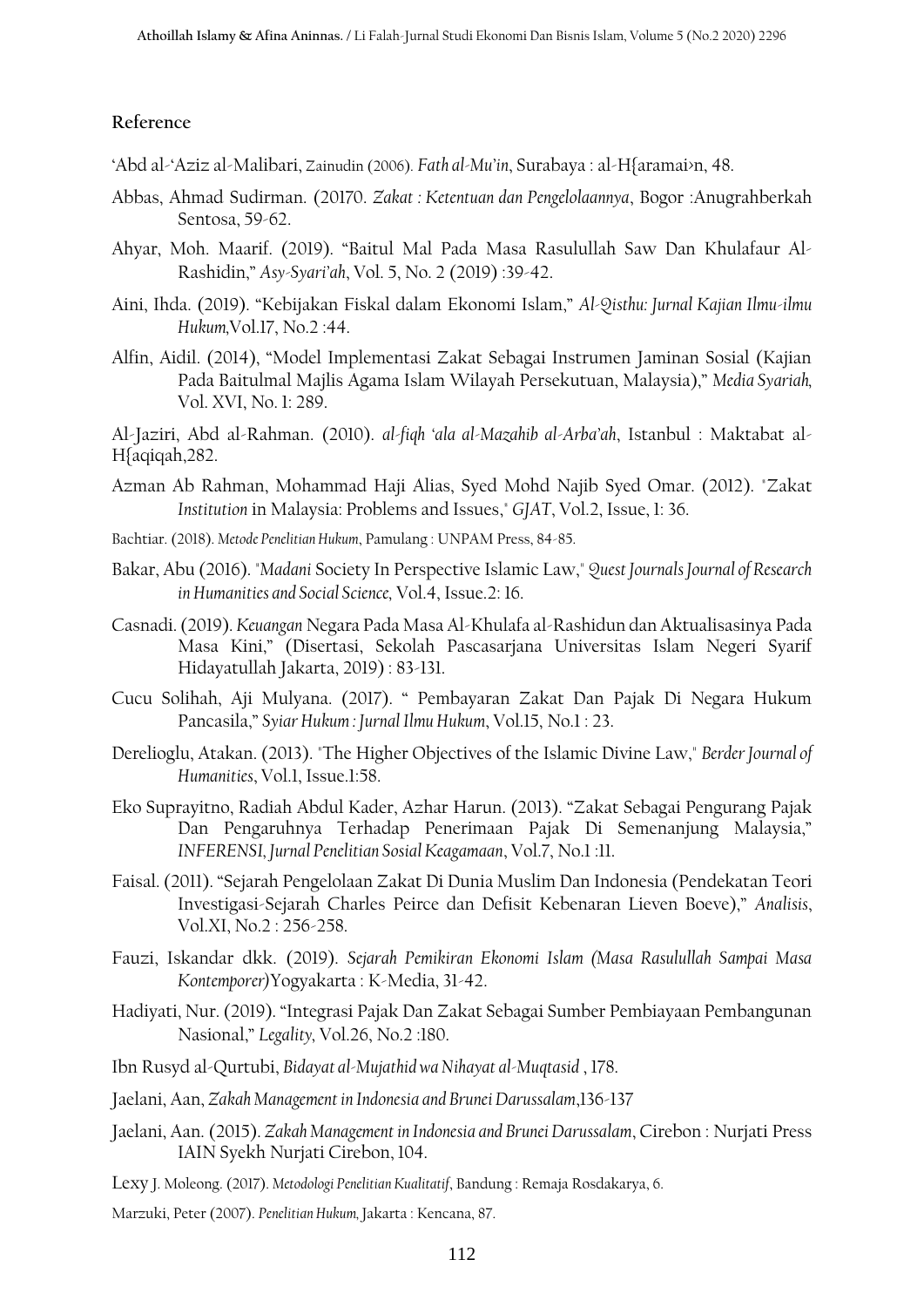Mulkhan, Abdul Munir. (1994). *Teologi & Fiqh*, Yogyakarta : Roykhan, 445.

- Nopiardo, Widi (2019). "Perkembangan Peraturan Tentang Zakat Di Indonesia," *Jurnal Ilmiah Syari'ah*, Vol. 18, No.1 :68-69.
- Nurlaelawati, Euis. (2010). "Zakat and The Concept Of Ownership In Islam: Yusuf Qaradawi's Perspective on Islamic Economics," *Al-Jami'ah, Vol*. 48, No. 2:365.
- Nurlaelawati, Euis. (2010). "Zakat and The Concept Of Ownership In Islam: Yusuf Qaradawi's Perspective on Islamic Economics,":365.
- Nurpita, Surti Sari, Herawati. (2018). "Pemerintahan Sultan Hassanal Bolkiah Dan Perbankan Islam Di Brunei Darussalam (1984-2015m)," *Thaqafiyyat,* Vol. 19, No.1:72.
- Paizin, Muhsin Nor. (2017). "Usage of Islamic Alms's Online Portal: Case Study on Pusat Pungutan Zakat (PPZ), Federal Territories of Malaysia," *Intellectual Property Rights: Open Access*, Vol.5, Issue.1 :3.
- Raden, Abdurrahman Aji Haqqi. (2017). "Islamic Law In State Life Of Brunei Darussalam," *Journal of Malay Islamic Studies*, Vol. 1 No. 2 :81.
- Ridwan, Murtadho (2014). "Zakat Vs Pajak : Studi Perbandingan di Berbagai Negara Muslim,":142-143.
- Ridwan, Murtadho. (2014). "Zakat Vs Pajak : Studi Perbandingan di Berbagai Negara Muslim," *ZISWAF*, Vol. 1, No. 1:124.
- Ridwan, Murtadho. (2014). "Zakat Vs Pajak : Studi Perbandingan di Berbagai Negara Muslim,":137.
- Saidurrahman. (2013). "The Politics Of Zakat Management In Indonesia The Tension Between Baz And Laz," *Journal Of Indonesian Islam*," Vol.7, No.2:373.
- Sarbini, Ahmad. (2013) "Zakat dan Pajak," *Jurnal Syari'ah*, Vol. II, No. II :63.
- Sari, Nurma. (2015). "Zakat Sebagai Kebijakan Fiskal Pada Masa Kekhalifah Umar Bin Khattab," *Jurnal Perspektif Ekonomi Darussalam,*Vol. 1, No.2:172-173.
- Suhaili Sarif, Nor' Azzah Kamri, Azian Madun. (2013). "The Impact of Malaysian Islamic Revivalism on Zakat Administration," *International Journal of Nusantara Islam,* Vol. 1, No.1:36.
- Sulaiman, Wan bin Wan Yusoff. (2008). "Modern Approach Of Zakat As An Economic And Social Instrument For Poverty Alleviation And Stability Of Ummah," *Jurnal Ekonomi dan Studi Pembangunan,* Vol.9, No.1: 115.
- Sulastiyawati, Dwi (2014) "Hukum Pajak Dan Implementasinya Bagi Kesejahteraan Rakyat," *Salam; Jurnal Filsafat Dan Budaya Hukum*: 122.
- Sunarso, Ali (2018). "Historiography Of Indonesian Islam," International*Journal of Islamic Studies and Humanities*, Vol. 1, No. 1: 10.
- Supriyadi, Dedi. (2007). Bandung :Pustaka Setia,, 5-6.
- Waluyo, Joko (2009). "Peranan Pajak Untuk Meningkatkan Kemandirian Anggaran," *Jurnal Ekonomi Pembangunan,* Vol. 10, No.2 :154.
- Waluyo, Wirawan B. Ilyas. (2002)*. Perpajakan Indonesia,* Jakarta : Salemba Empat, 5.
- Wan MohdKhoirul Firdaus Wan Khoirudin, Mahadi Mohammad. (2013). The Philosophy and Elasticity of Zakat Distribution In Islam, *International Journal of Education and Research,*  Vol.1, No.3 :1.